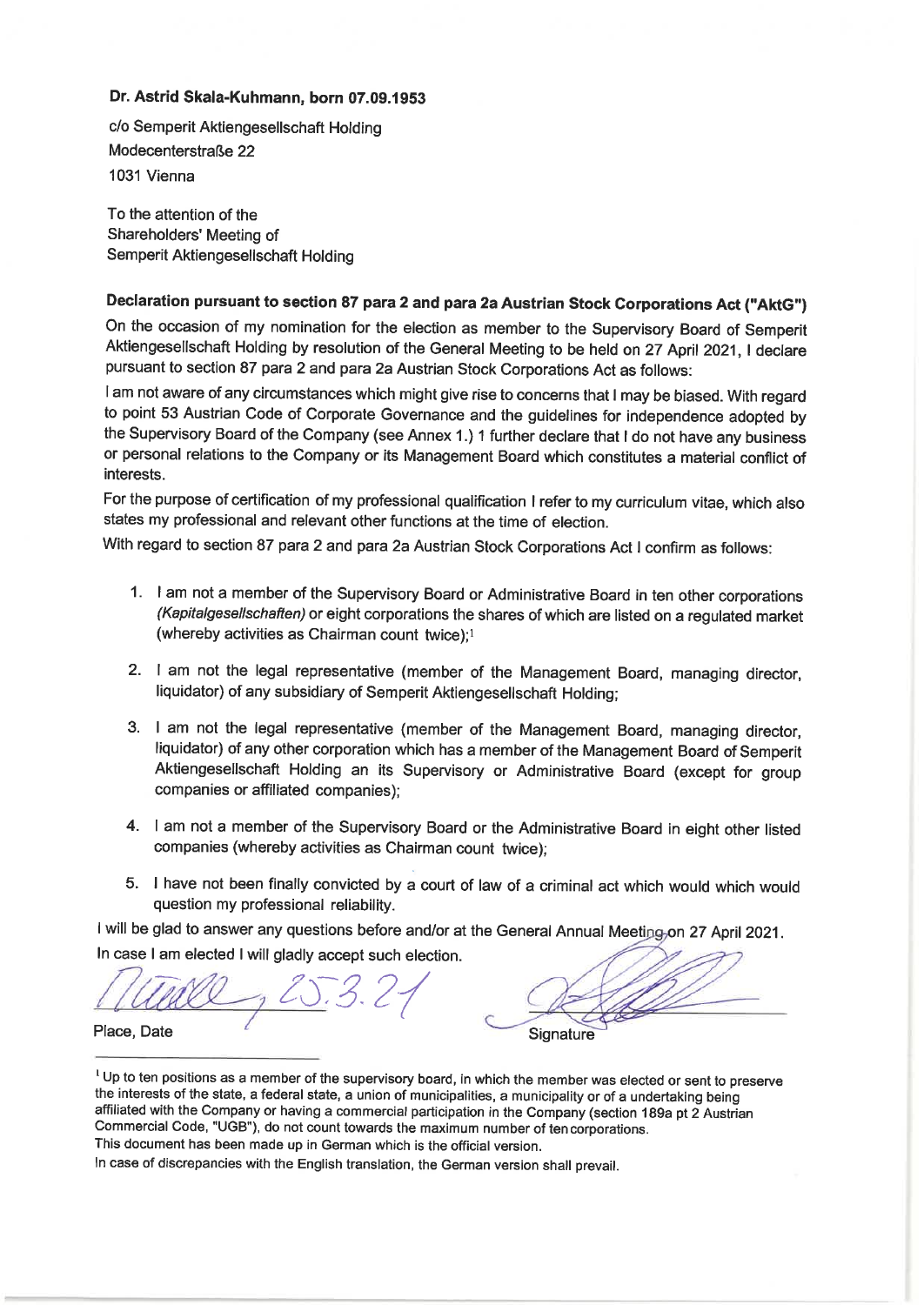## **CURRICULUM VITAE DR. JUR. ASTRID SKALA-KUHMANN**

#### **CURRENT**

**advisor/consultant:** China issues, sustainability, China-Africa, Belt and Road Initiative, global partnerships, G20, task force chair 2016 bis 2020, F20 strategic issues

**co-dean:** Sino German Young Professional Campus (BMW and Mercatorfoundation)

**supervisory board member:** Lenzing AG, Semperit AG Holding, Austria

**other supervisory and advisory board functions:** B&C Industrieholding GmbH, Vienna, SILREAL GmbH, Berlin, SILKROAD 4.0, Vienna

#### **WORK EXPERIENCE**

**2005-2019 Gesellschaft für Internationale Zusammenarbeit GmbH (GIZ)**, Berlin,Germany

**2016-2019: senior advisor,** reporting to the board GIZ, Berlin, G20, China issues

**2012-2015: director**, department global partnerships/emerging economies (China, India, Brazil,Mexico, Indonesia, etc.), member of the GIZ senior executive management committee, Berlin, Germany

**2005–2011: regional director, Beijing, P.R. China**

Chief representative of GIZ in People's Republic of China

#### **1996–2005: different organisations**

**2000–2004: special advisor** to German Federal Ministry of Food, Agriculture and Consumer Protection (BMELV), United Nations Development Programme (UNDP), International Union of Conservation of Nature (IUCN), and Gesellschaft für Internationale Zusammenarbeit (GIZ)GmbH

**1996–2001: consultant**, sector programme international forest programmes, Gesellschaft für Internationale Zusammenarbeit (GIZ) GmbH

#### **1992–1996: family care**

**1985–1992: Gesellschaft für Internationale Zusammenarbeit (GIZ)GmbH**

1989-1992: head of regional office, Indonesia, Malaysia, and Singapore **1987–1988: programme manager** for rural development/sustainable-livelihood programmes in Egypt, Jordan, and Yemen **1986–1987: legal advisor**, GIZ office, Jakarta, Indonesia

**1985–1986: assistant to board of directors GIZ,** Eschborn,Germany

#### **1982–1985: attorney at law, law firm White&Case (former Feddersen, Laule & Partner), Frankfurt,Germany**